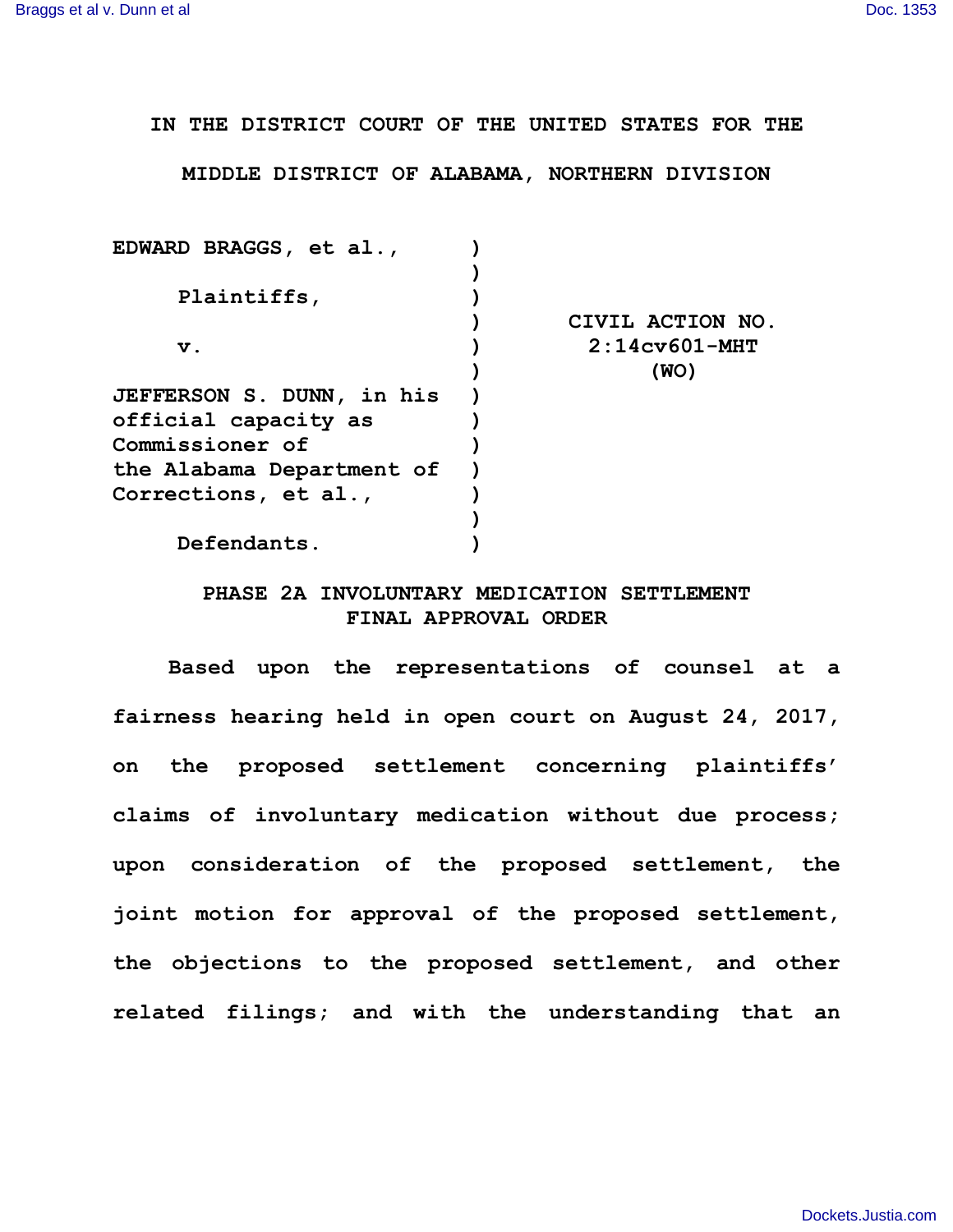**opinion will follow explaining the court's reasoning, it is ORDERED as follows:** 

**(1) The objections to the settlement agreement (doc. nos. 1310, 1316, & 1322-2) are overruled.**

**(2) The settlement agreement (doc. no. 1248-1) is approved.**

**(3) The settlement agreement (doc. no. 1248-1) is entered as a consent decree.** 

**(4) United States Magistrate Judge John E. Ott is appointed to serve as mediator pursuant to § 16 of the consent decree entered today.**

**(5) Plaintiffs' motion for attorneys' fees (doc. no. 1346), which defendants do not oppose, is granted.**

**(6) Pursuant to the provision in the settlement agreement (doc. no. 1248-1) for the dismissal with prejudice of any and all claims asserted by plaintiff Quang Bui regarding the involuntary-medication policies and/or practices, these claims are dismissed with prejudice.**

**2**